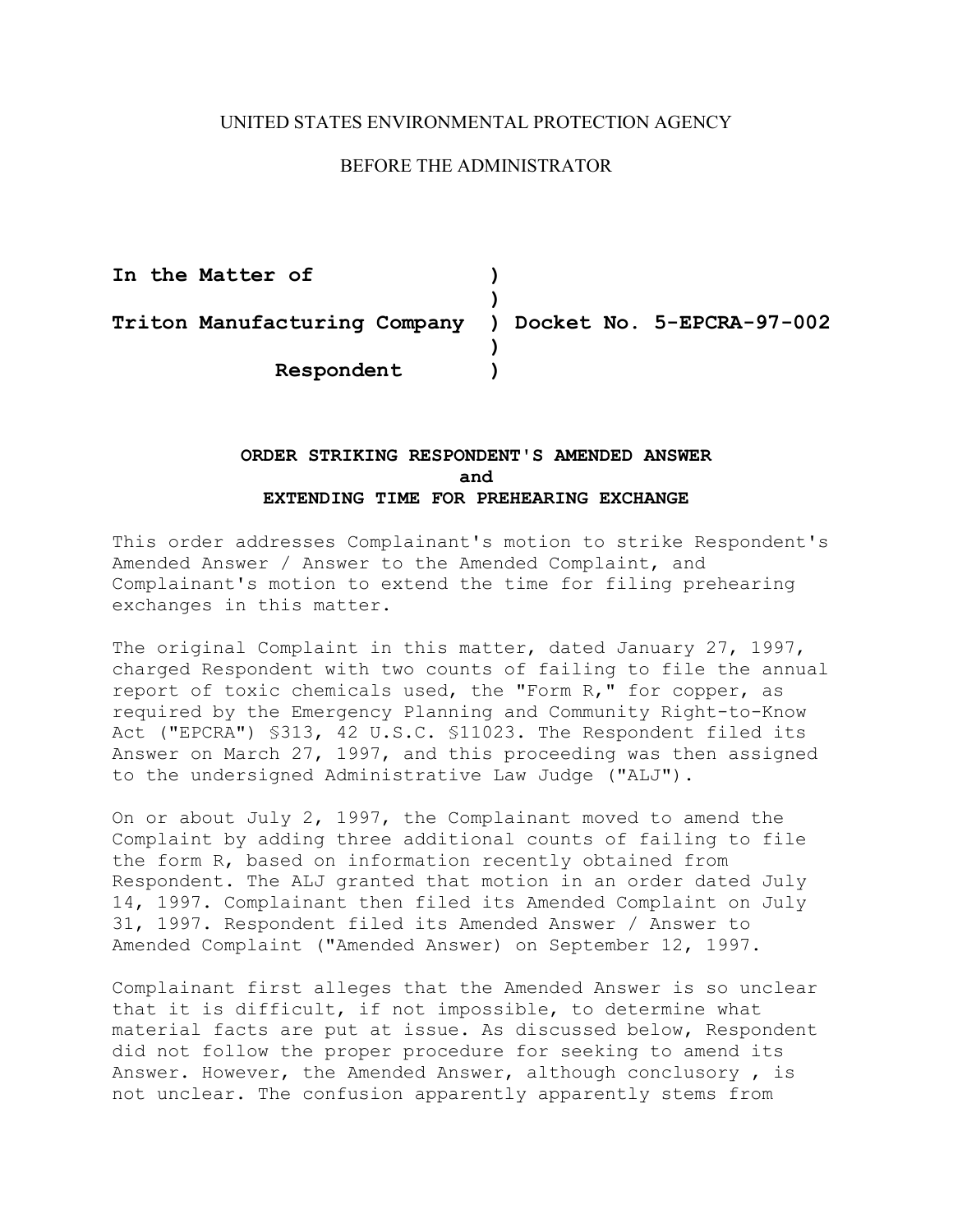Respondent having misnumbered paragraphs after paragraph #16. This is apparently due to Complainant's insertion of a new ¶17 in the Amended Complaint, although the proposed amended Complaint filed with Complainant's motion to amend only added the new counts, beginning with ¶31. In the Amended Answer, Respondent did not specifically respond to the new ¶17, and the ensuing paragraphs are numbered in accord with the original Complaint and the proposed additional counts.

In any event, the real problem stems from Respondent's having amended the substance of its responses to the two original counts, without having filed a motion to do so as required by the EPA Rules of Practice, 40 CFR §22.15(e). The original Answer essentially admitted that Triton failed to timely file the required Form R's for copper for 1991 and 1992, but sought to contest the amount of the proposed civil penalty on the ground of lack of culpability in the circumstances. The Amended Answer, however, asserts that Respondent was not required to file Form R's for 1991 and 1992 as alleged in Counts I and II (or for 1993-1995 as alleged in the new Counts III-V). Respondent now claims it does not manufacture or process a toxic chemical as defined in 40 CFR §372.25(a).

Where an Amended Answer proposes entirely new assertions of legal or factual matters or defenses, as here, it is especially appropriate that a motion be made to ensure that the procedure is not being misused. Respondent here has not provided any explanation for its apparently new position that it is exempt from the EPCRA reporting requirements. The Amended Answer only states this position in conclusory terms, without stating the specific grounds Respondent believes it is exempt.

Therefore, Respondent's Amended Answer with respect to Counts I and II of the Amended Complaint is stricken. Respondent will, however, be permitted to make a motion to file an Amended Answer. The motion must include an explanation of the factual and legal bases for the position asserted in the Amended Answer, and attach a proposed Amended Answer that specifically responds to all counts and paragraphs of the Amended Complaint. The Amended Answer itself should also specify the grounds for asserted factual or legal defenses to the charges, as required by 40 CFR §22.15(b). Such motion to file an Amended Answer must be submitted no later than October 23, 1997.

A new date for the filing of prehearing exchanges will be set after the motion to file an Amended Answer is decided.